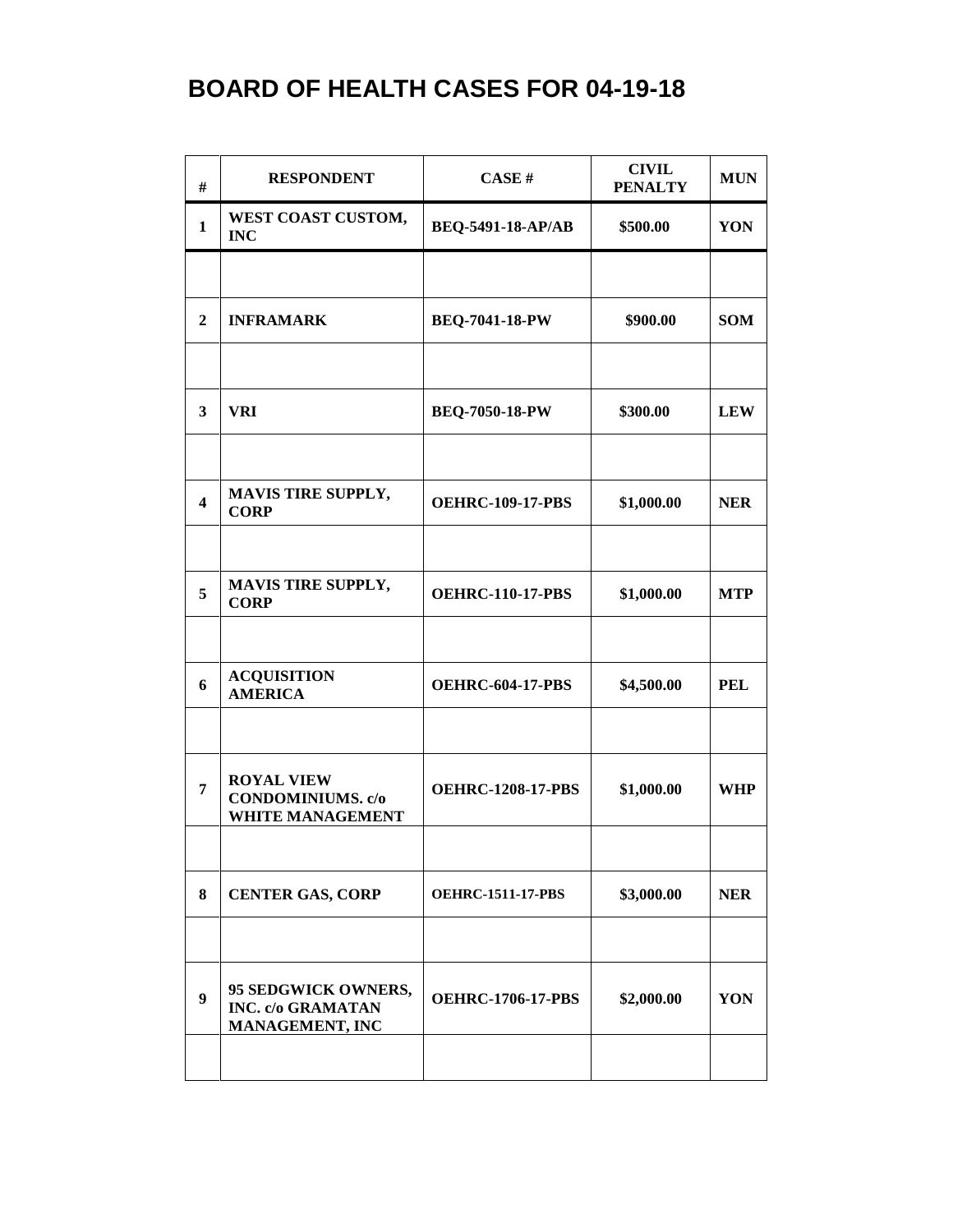| #  | <b>RESPONDENT</b>                                                                                        | CASE#                   | <b>CIVIL</b><br><b>PENALTY</b> | <b>MUN</b> |
|----|----------------------------------------------------------------------------------------------------------|-------------------------|--------------------------------|------------|
| 10 | <b>SOCO PETRO, LLC/BP</b>                                                                                | <b>PHP-041-17-ATUPA</b> | \$2,100.00                     | <b>MTV</b> |
|    |                                                                                                          |                         |                                |            |
| 11 | <b>SHAWAL, INC/CIGAR</b><br><b>WAREHOUSE</b>                                                             | <b>PHP-049-17-ATUPA</b> | \$2,100.00                     | <b>SCD</b> |
|    |                                                                                                          |                         |                                |            |
| 12 | <b>FALAK ENTERPRISES,</b><br><b>INC/CITGO</b>                                                            | <b>PHP-055-17-ATUPA</b> | \$900.00                       | YON        |
|    |                                                                                                          |                         |                                |            |
| 13 | <b>CALVIN WILLIAMSTON</b>                                                                                | <b>PHP-090-17-AV</b>    | \$2,000.00                     | <b>MTV</b> |
|    |                                                                                                          |                         |                                |            |
| 14 | <b>QUINTAN M. LEWIS</b>                                                                                  | PHP-1040-17-AV          | \$100.00                       | <b>MTV</b> |
|    |                                                                                                          |                         |                                |            |
| 15 | <b>NORTHWINDS</b><br><b>KENNELS, LLC</b>                                                                 | PHP-5030-18-AF          | \$300.00                       | <b>BED</b> |
|    |                                                                                                          |                         |                                |            |
| 16 | <b>RIC REL FOODS OF</b><br><b>WESTCHESTER, INC/</b><br><b>KFC</b>                                        | <b>PHP-7234-17-FSE</b>  | \$3,950.00                     | <b>POC</b> |
|    |                                                                                                          |                         |                                |            |
| 17 | <b>RANI MAHAL FINE</b><br><b>INDIAN CUISINE, INC/</b><br><b>RANI MAHAL FINE</b><br><b>INDIAN CUISINE</b> | <b>PHP-7262-17-FSE</b>  | \$2,500.00                     | <b>MMV</b> |
|    |                                                                                                          |                         |                                |            |
| 18 | 443 AVENUE CAFÉ, INC/<br><b>443 AVENUE CAFE</b>                                                          | <b>PHP-7263-17-FSE</b>  | \$300.00                       | <b>MMV</b> |
|    |                                                                                                          |                         |                                |            |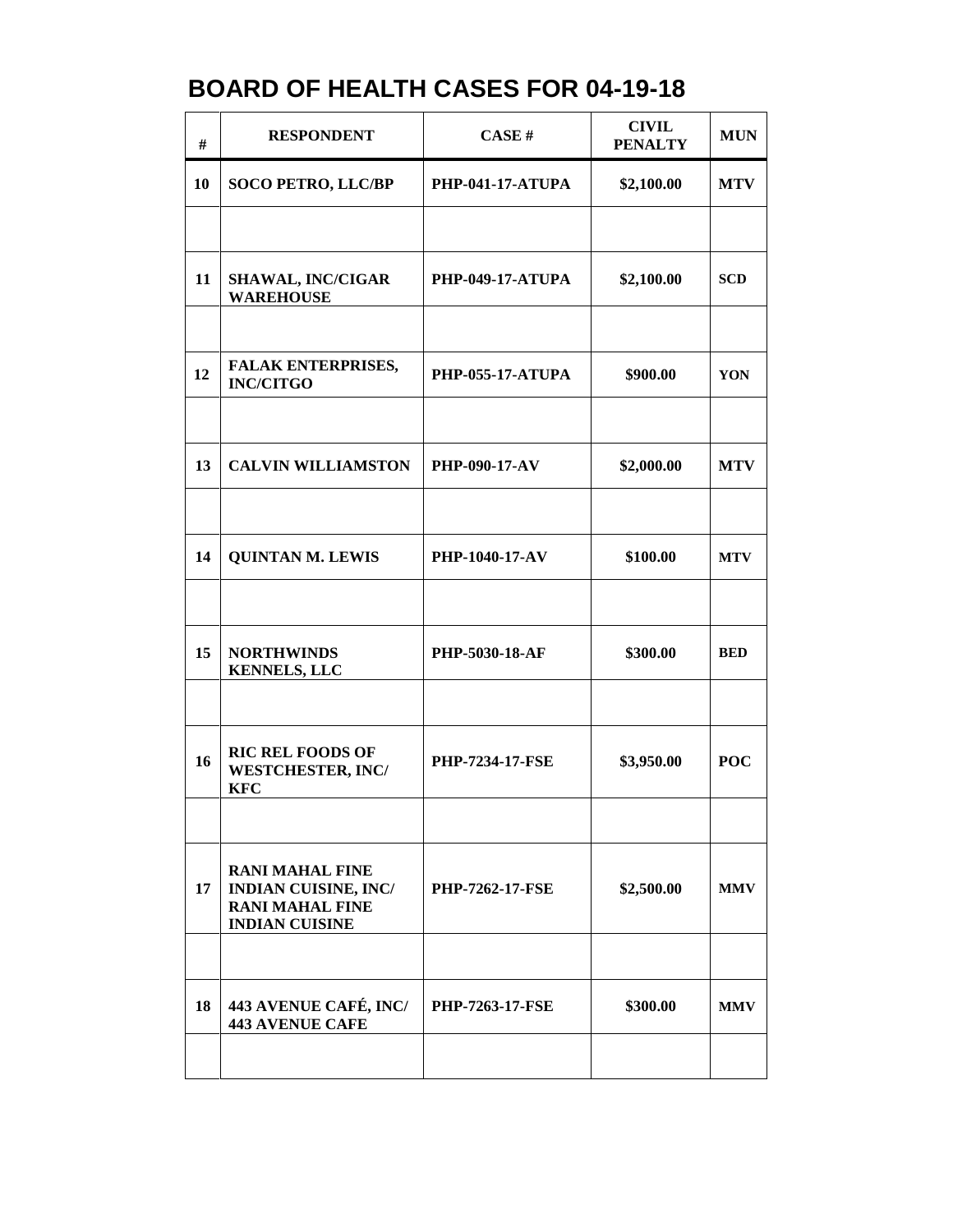| #  | <b>RESPONDENT</b>                                                                            | CASE#                  | <b>CIVIL</b><br><b>PENALTY</b> | <b>MUN</b> |
|----|----------------------------------------------------------------------------------------------|------------------------|--------------------------------|------------|
| 19 | PANADERIA Y CAFÉ LA<br><b>CHAPINCITA, INC/</b><br>PANADERIA Y CAFÉ LA<br><b>CHAPINCITA</b>   | <b>PHP-7264-17-FSE</b> | \$1,950.00                     | <b>MMV</b> |
|    |                                                                                              |                        |                                |            |
| 20 | TARRY CAFÉ,<br><b>LLC/EATARRY</b>                                                            | <b>PHP-7318-17-FSE</b> | \$1,300.00                     | <b>TTN</b> |
|    |                                                                                              |                        |                                |            |
| 21 | <b>SWEETH TOOTH, INC/</b><br><b>TIM HORTON'S</b>                                             | <b>PHP-7341-17-FSE</b> | \$1,500.00                     | <b>NER</b> |
|    |                                                                                              |                        |                                |            |
| 22 | <b>CLINO PIZZA &amp; REST,</b><br><b>INC/PIZZA PASTA &amp;</b><br><b>THINGS 11</b>           | <b>PHP-7335-18-FSE</b> | \$1,850.00                     | <b>POC</b> |
|    |                                                                                              |                        |                                |            |
| 23 | EL FOGON PAISA REST,<br><b>INC/EL FOGON PAISA</b><br><b>RESTAURANT</b>                       | <b>PHP-7336-18-FSE</b> | \$700.00                       | <b>POC</b> |
|    |                                                                                              |                        |                                |            |
| 24 | <b>DAVID KING CHINESE</b><br><b>REST, INC/DAVID KING</b><br><b>CHINESE RESTAURANT</b>        | <b>PHP-7398-18-FSE</b> | \$4,700.00                     | <b>WHP</b> |
|    |                                                                                              |                        |                                |            |
| 25 | THE HACKLEY<br><b>SCHOOL/HACKLEY SCH</b><br><b>WELLNESS CENTER</b>                           | <b>PHP-7422-18-FSE</b> | \$500.00                       | <b>TTN</b> |
|    |                                                                                              |                        |                                |            |
| 26 | THE KITCHEN TABLE<br>AT POUND RIDGE,<br><b>LLC/THE KITCHEN</b><br><b>TABLE @ POUND RIDGE</b> | <b>PHP-7451-18-FSE</b> | \$300.00                       | <b>POU</b> |
|    |                                                                                              |                        |                                |            |
| 27 | <b>LANDMARK CONDO</b><br><b>ASSOC/LANDMARK</b><br><b>CONDO WHIRLPOOL</b>                     | <b>PHP-7333-17-SPI</b> | \$900.00                       | <b>POC</b> |
|    |                                                                                              |                        |                                |            |